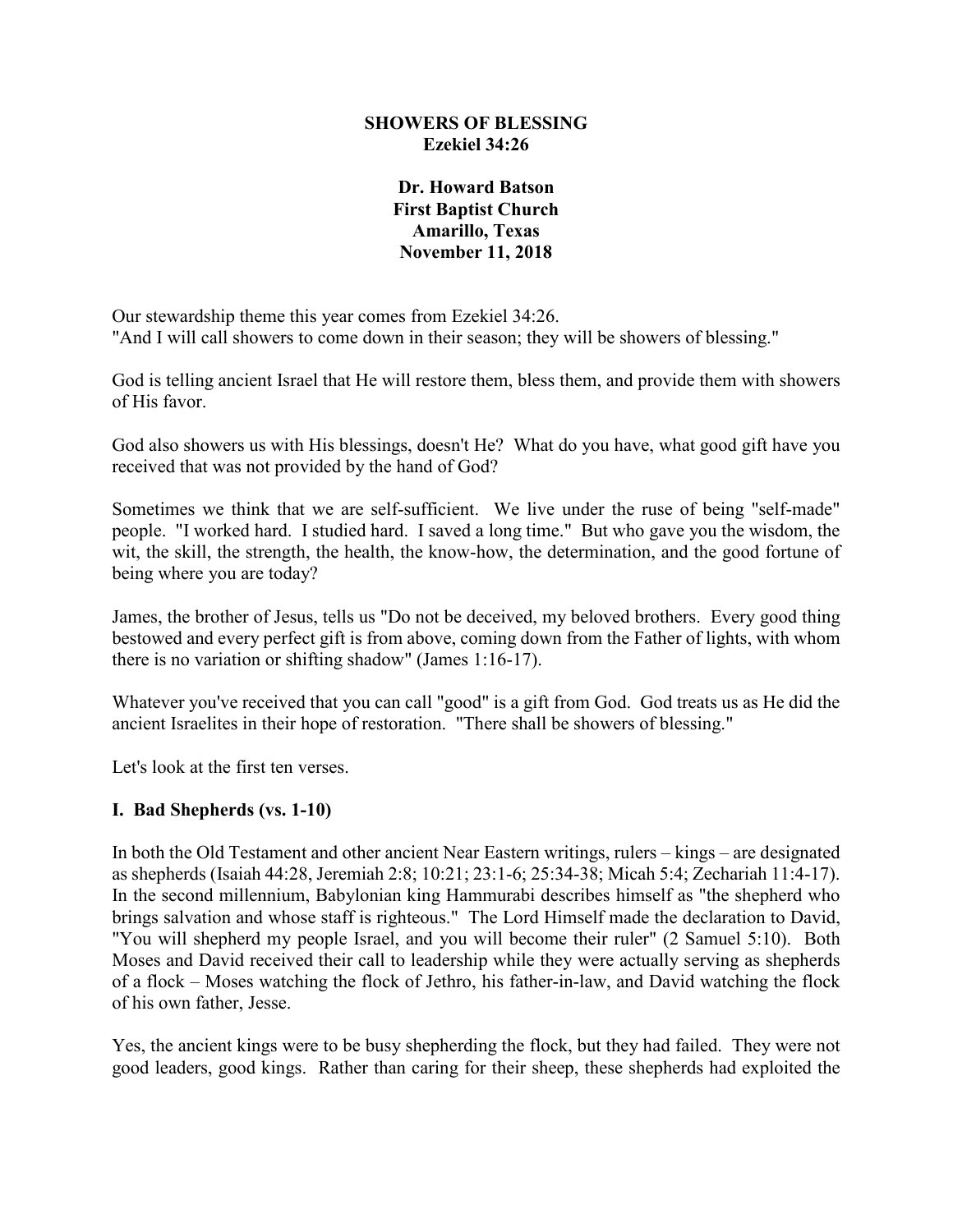people who were under their care. They were fleecing the sheep and fattening themselves at the expense of the sheep. Look at Ezekiel 34:2-3.

The kings, moreover, showed none of the pastoral qualities that were required of them in caring for the weak and defenseless members of the community (v. 4). They didn't heal the sick sheep. They didn't bind up the broken sheep. They didn't even look after the lost sheep, but let them go astray. And they actually allowed the flock to be scattered all over the earth. In verses 5-6, the word "scattered" occurs three times.

Look at verse 5. "They were scattered for lack of a shepherd."

The kings had been bad shepherds. Therefore, God says He is against the shepherds. They will not be allowed to rule anymore. The flock will be taken out of their care, and they will be removed as shepherds (v. 10).

Of the forty-three kings that ancient Israel had from 1051 B.C. to 586 B.C., only David, Hezekiah, and Josiah were solidly, consistently loyal to God in their leadership of the nation. Eight or nine of the other forty did some good, but he majority were bad shepherds.

# **II. The Good Shepherd (vs. 11-18)**

In verses 11-18, we learn about God as the good shepherd, as opposed to these selfish shepherds who cared for themselves rather than the sheep.

Look at verse 11 Thus says the Lord God, "Behold, I Myself will search for My sheep and seek them out."

The kings had allowed the people of Israel to be scattered. They had not sought them, or healed them, or cared for them. God says, "I'll search for them. I'll look for my people." We learn that God will find the stray sheep. He will rescue the lost. He will feed and tend to the whole flock, giving particular attention to the weak and the ailing members.

I love verse 12

As a shepherd cares for his herd in the day when he is among his scattered sheep, so I will care for My sheep and will deliver them from all the places to which they were scattered on a cloudy and gloomy day.

God will search for the wanderer, the sheep that is lost.

No doubt Jesus had heard these words, knew them well, when in Luke 15:4-7, He said, "What man among you, if he has a hundred sheep and has lost one of them, does not leave the ninety-nine in the open pasture and go after the one which is lost until he finds it? When he has found it, he lays it on his shoulders, rejoicing. And when he comes home, he calls together his friends and his neighbors, saying to them, 'Rejoice with me, for I have found my sheep which was lost!' I tell you that in the same way, there will be more joy in heaven over one sinner who repents than over ninety-nine righteous persons who need no repentance."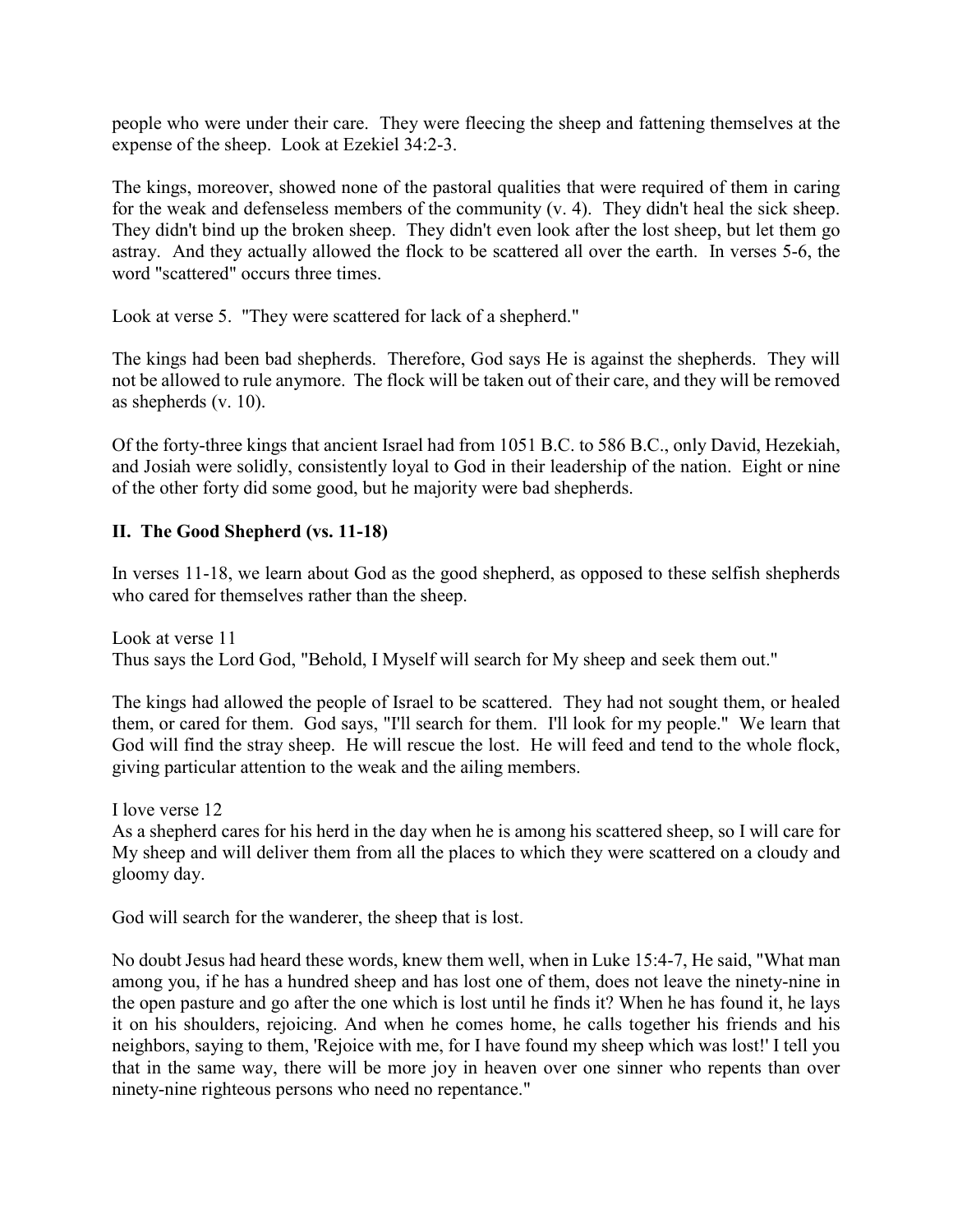God will search for the lost sheep because He is a good shepherd.

And God is going to provide for them. Notice the God who gives good gifts. "I will feed them on the mountains of Israel, by the streams" (v. 13). "I will feed them in a good pasture, and their grazing ground will be on the mountain heights of Israel" (v. 14).

Not only grazing, it sounds like Psalm 23. He leads them to rest (v. 15).

In verse 16, he summarizes it so well. "I will seek the lost, bring back the scattered, bind up the broken and strengthen the sick."

God as shepherd is an image that is as old as the Bible itself (Genesis 49:24). And perhaps best known in the declaration of David, "The Lord is my shepherd, I shall not want. He makes me lie down in green pastures; He leads me beside still waters; He restores my soul.... And even when I walk through the valley of the shadow of death, I will fear no evil, for You are with me."

God is a shepherd who cares for us.

In verses 11-16, did you notice all the first-person pronouns? "I." God says, He Himself, "I."

Look at verse 11: "I Myself will search for My sheep."

Verse 12: "I will care for My sheep and will deliver them."

- Verse 13: "I will bring them out from the peoples and gather them from the countries and bring them to their own land." (Now we are seeing that God is returning ancient Israel from exile to the Promised Land.)
- Verse 14: "I will feed them in a good pasture."
- Verse 15: "I will feed My flock and I will lead them to rest."
- Verse 16: "I will seek the lost, bring back the scattered, bind up the broken and strengthen the sick."

I. I. I. God Himself, first-person pronoun, will be the shepherd of His people because the selfish leaders have failed. Rather than being givers, the kings were takers. They looked for chances to exploit those around them for their own gain.

# **III. Bad Sheep (vs. 17-22)**

Not only do we have bad shepherds, now we have some bad sheep.

God, in fact, will judge the bad sheep like He judged the bad shepherds. "I will judge between one sheep and another," He says in verse 17.

The Lord Himself opposed those who were greedy for unjust gain. Those who took advantage of the weak. Like a shepherd who must judge between sheep to be bred, sold, or butchered, the Lord will judge between people who need His care and those who deserve His judgment.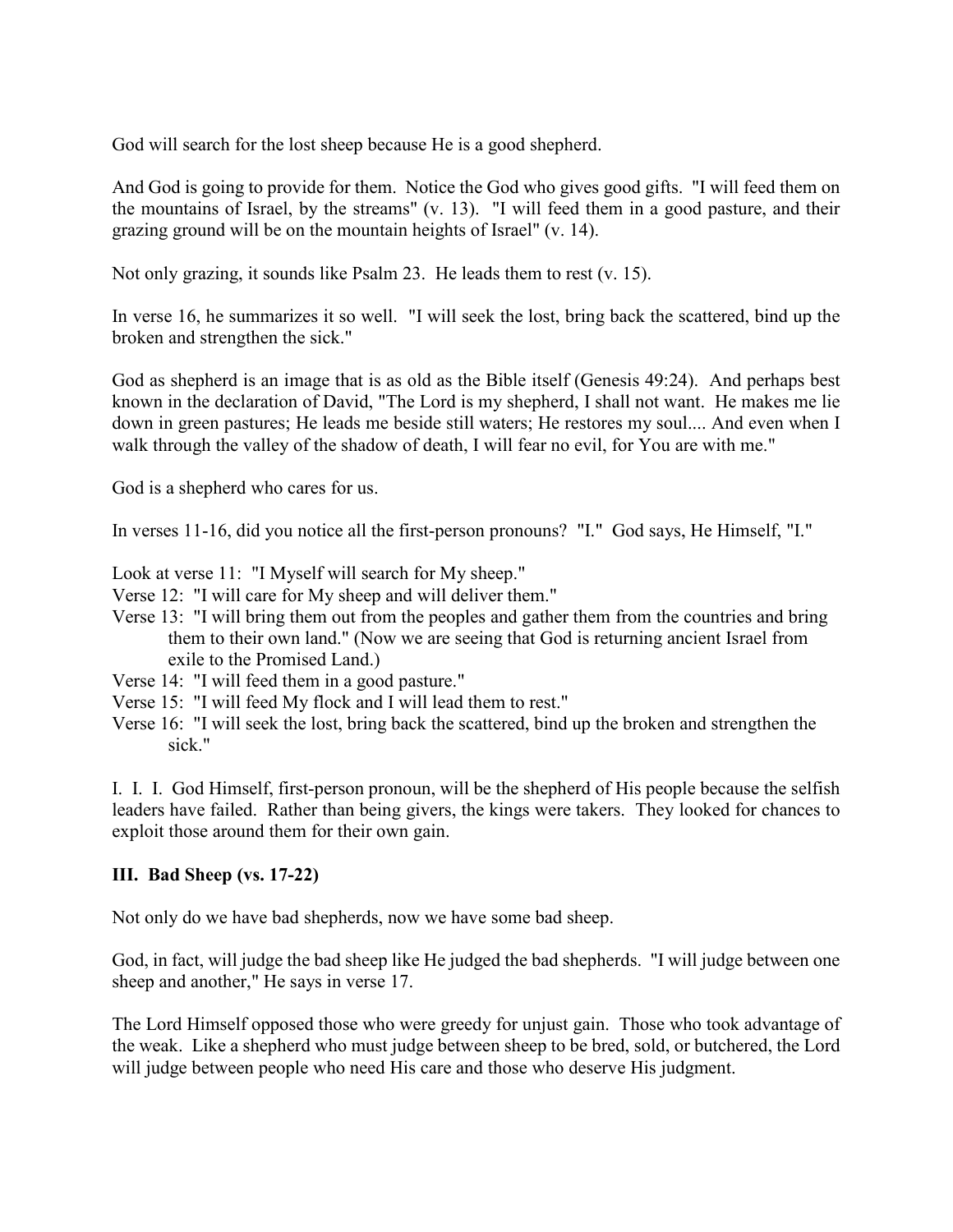If the shepherds represent the ancient kings who were greedy and abusive, then the bad sheep in the flock represent the bullies, the merchant classes who took advantage of the weak and the poor. The distinctions here are between the fat and the lean, the strong and the weak (v. 20). Ezekiel is saying that the powerful and prosperous citizens who had been greedily taking all the good things in the land for themselves and denying the benefits to the fellow Israelites were going to be judged by the shepherd himself (v. 19). The flock will be purified not only of its bad leaders, but of its bad members as well.

God notices greed. God watches materialism. God knows when we snatch and hoard, confiscate and cover. When our hearts are stingy and our hands are not generous.

# **IV. The Messiah as Shepherd (vs. 23-24)**

"Then I will set over them one shepherd, My servant David, and he will feed them; he will feed them himself and be their shepherd. And I, the Lord, will be their God, and My servant David will be prince among them; I the Lord have spoken" (v. 23-24).

What a powerful word. The coming shepherd will be called "my servant David." He was one from the line of David who was the fulfillment of the promise made in 2 Samuel 16, where it is said that God would establish an everlasting throne of David.

The text moves past God being the shepherd. Now God is God, but there is a prince – one whom God Himself plans to install to act as shepherd of His people.

Oh, it's not David himself, for this prince is going to shepherd forever. He is an idealized David. Had Isaiah the prophet not said the same thing in  $11:1 -$  "Then a shoot will spring from the stem of Jesse" (Jesse is David's dad) "and a branch from his roots will bear fruit. The Spirit of the Lord will rest on Him." And when He arrives, "the wolf will dwell with the lamb and the leopard will lie down with the young goat..." (Isaiah 11:1-2; 6).

Jeremiah likewise saw the day when David, or one like him – one from his root, would rule again.

Jeremiah 23:5

"Behold, the days are coming," declares the Lord, "when I will raise up for David a righteous Branch; and He will reign as king and act wisely and do justice and righteousness in the land. In His days Judah will be saved, and Israel will dwell securely; and this is His name by which He will be called, 'The Lord our righteousness.'"

Ezekiel knew the Christ would come from David. Isaiah foretold it. Jeremiah proclaimed it. And even the writers of the Gospels knew it, too. For when they tell us about the lineage of Jesus, it is as if they are shouting, "Don't forget, Jesus is a descendant of David."

Matthew tells us, "Don't forget Jesse had a son named David, the king," and Solomon was born to David, and brings us all the way down to Christ, following the line of David.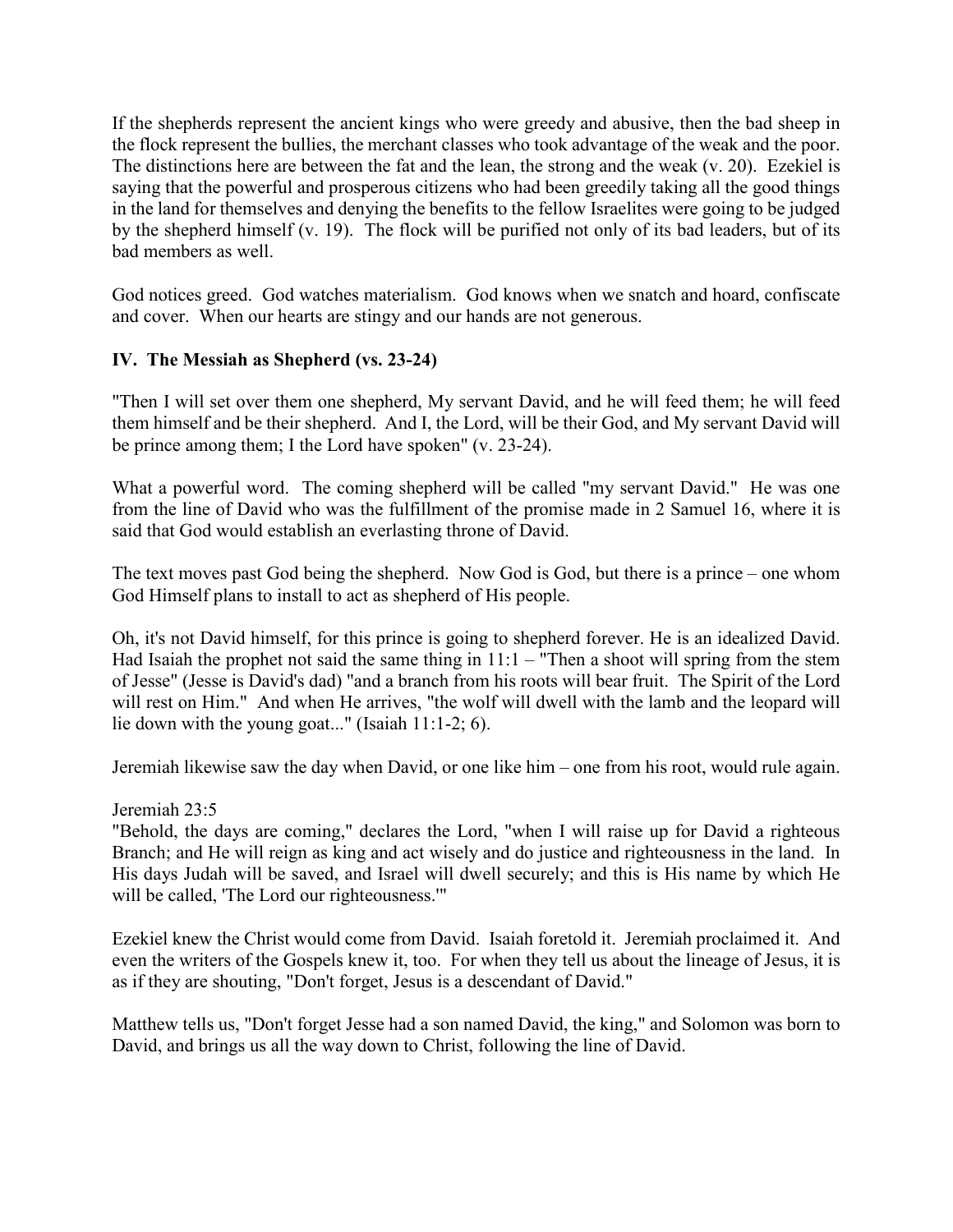And Luke, when he gives us the genealogy of Jesus in Luke 3. He goes all the way back to Adam with his genealogy, but in the middle, he tells us the "Son of David."

Who is this shepherd? In John 10:11, Jesus said, "I am the good shepherd."

Jesus is tough, and yet tender, with his flock. He protects us, His sheep, against dangers and knows each one by name. Jesus said, "I am the good shepherd, and I know My own, and My own know Me." And the good shepherd, He tells us in John 10, lays down His life for His sheep.

#### **V. Showers of Blessing (v. 26)**

The new age with the new shepherd brings a new covenant, a covenant identified with fertility and productivity for those who dwell in it. The showers will come in their season, showers of blessing. And now, in place of famine, plague, drought, and the sword, they will see peace and prosperity. And they will know their God brings blessing and not a curse, for they are His people.

Like a second Eden, this description of showers of blessing. Restoration from what was lost through the fall in Genesis 3. But at the center of it all is an unbreakable bond between God and His people. "I will bless them." Showers at the right season which will produce the right crops and will give the people security and freedom.

Back to where we started. What showers of blessing do you have which were not rained upon you by God?

Next Sunday ends our season of stewardship. It doesn't end stewardship, I hope, but it ends our emphasis. You were mailed a commitment card which asks you and your family to think and pray about how you will share the blessings God has given to you by being obedient and being a blessing to God's church.

Ezekiel 34 reminds us that God is the giver of all good gifts. He is the one who showers the blessings. But it also reminds us where greed takes us and how the God of generosity in no way condones the greediness of bad shepherds or sheep.

Back in England, in the New Market Church where Charles Spurgeon first served as pastor, there was an old gentleman known as Father Sewell. One day, a meeting on behalf of world missions was being held. Father Sewell was delayed and only came in at the end of the meeting. Charles Spurgeon said, "Our brother who has just come in will, I am sure, close the meeting by offering prayer for God's blessing on the proceedings of the evening." Sewell stood up, but, instead of praying, he began looking for his wallet, patting down his pockets.

"I'm afraid my brother didn't understand me," said Spurgeon. "Friend Sewell, I did not ask you to give, but to pray."

To which the bluff old saint replied, "Yes, yes. But I could not pray until I had given. It would be hypocrisy to ask a blessing on that which I did not think worth giving to."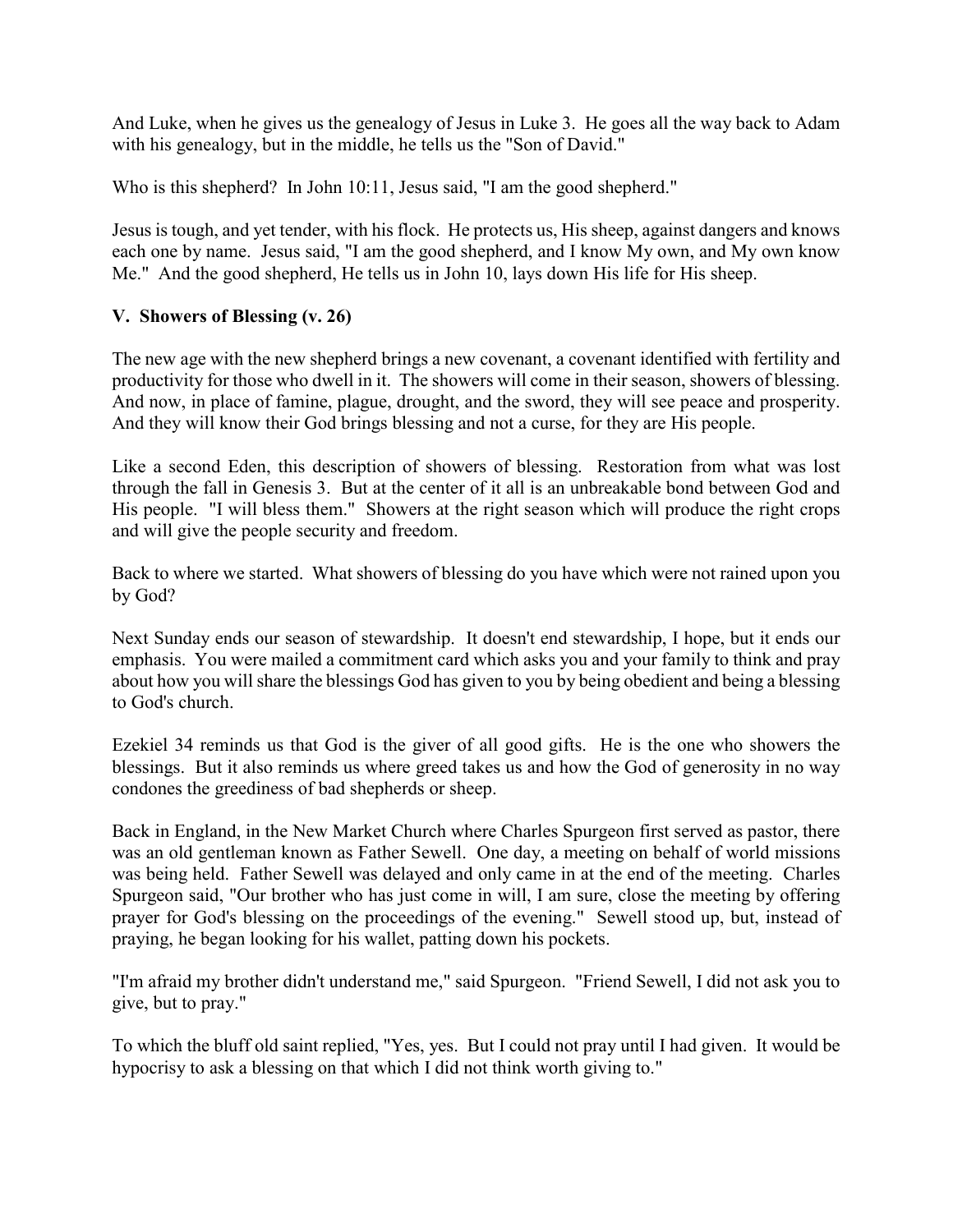This church is your church. These ministries – today, we've seen just a portion of the International ministries – are your ministries. You cannot ask God to bless that which you have not given to.

What good gift do you have that God did not give to you?

A preacher tells the story of taking his two little girls to McDonald's. It was a dinner date with Daddy. They got their usual "Happy Meals," and the daddy, trying to eat better, just got a sandwich and a drink – skipping the fries. The blessing was given. The eating commenced.

About half way through, the dad said he reached out to get a couple of fries from one of his girls. You know the old rule, don't you? If you don't order it and you just eat it off of someone else's plate, you don't have to count the calories. Right? He was trying to be good; he didn't order fries. But in a moment of weakness, he reached over to get a couple of fries from his oldest daughter.

"No, Daddy. These are MY fries," she said possessively, defensively, selfishly.

Being discouraged by the first daughter, he reached over to fetch a fry from the second daughter's Happy Meal and received the same rebuke. "No, Daddy. These are MY fries."

He pondered. "Don't they realize I'm the one who bought those fries for them? Don't they realize that if I wanted to, I could – with my physical strength – take all of their fries away from them and eat them all? I'm 210; they are about 80 pounds together. Don't they know that I have enough money in my wallet that I could go up to the counter and fill this whole tray with a mound of fries, if I wanted? Can't they see the only reason they have fries in the first place is because of me?"

When God asks us to give back, to remember Him, to honor Him by bringing the whole tithe into the storehouse – the house of worship, the church – do we remember who is the giver of all good gifts?

Every one of us is going to go out of this world broke, flat broke. Warren Buffet – he can't take it with him. He'll be broke. Bill Gates?? Penniless at the funeral. Mark Cuban? Nothing at the end. Howie Batson? Just the same – not a crying dime.

For you see, at some point our bodies break down. Our minds fail. And no matter how large the bank account, no matter how many credit cards we have, sooner or later, we're bankrupt.

What if we lived life differently than most of our Western neighbors? What if we didn't, like the bad shepherds in Ezekiel 34, take and hoard and deny? What if we saw our life as a life of giving? What if we made our life one long gift to God? To His church? To others?

And why not? Don't we know who gave us all the fries? That we're just stewards? That God entrusts us with a certain amount of money, places it in our hands to see if we'll manage it for His kingdom? And, at death, we pass it on for someone else to steward.

When we give, it allows us to take the focus off finances and put it back where it belongs – on the goodness we do with what God entrusts to us.